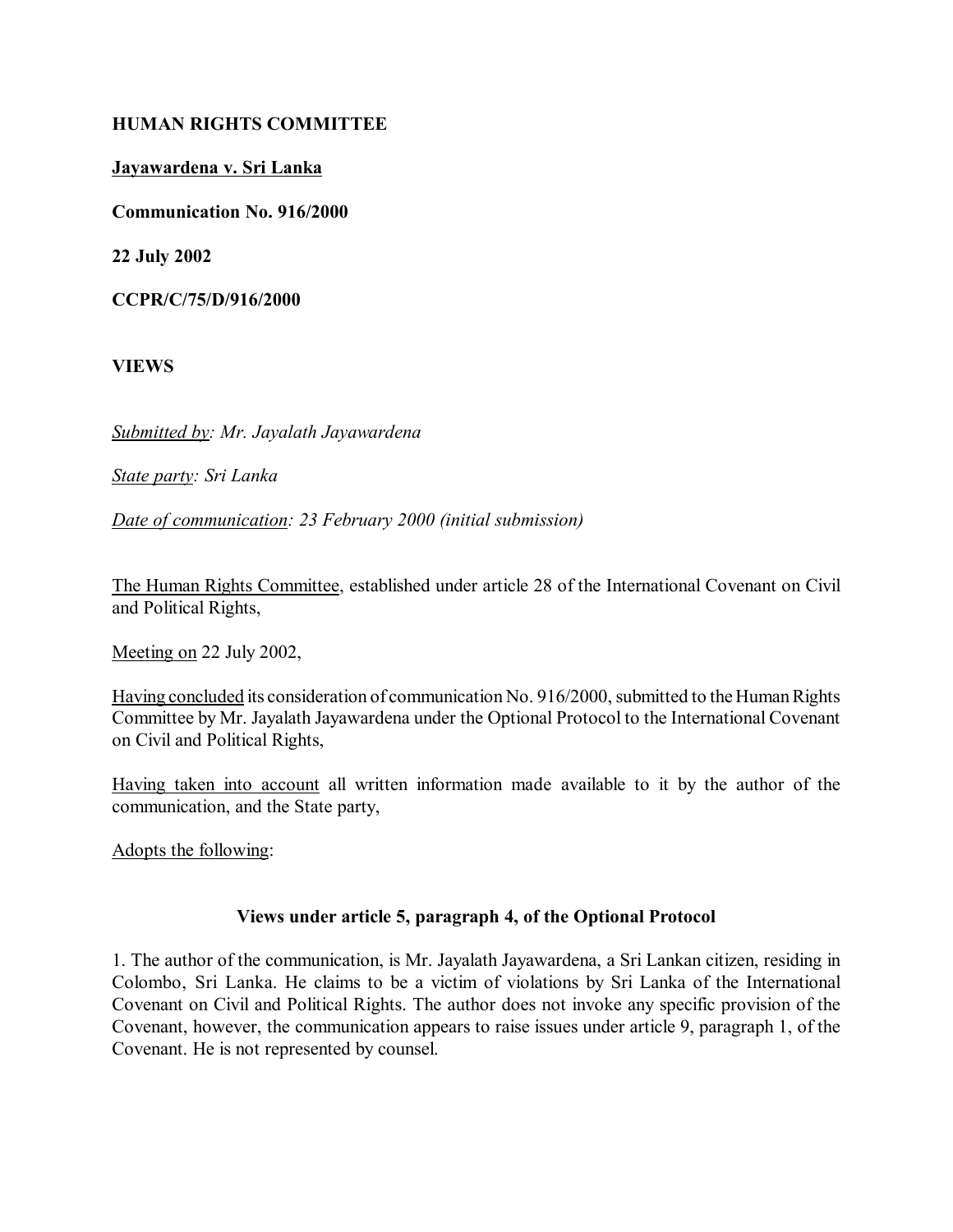#### **The facts as submitted by the author**

2.1 The author is a medical doctor and a member of the United National Party ("UNP") in Sri Lanka. At the time of his initial communication, he was an opposition Member of Parliament but in December 2001 his party obtained a majority in Parliament and he was appointed Minister of Rehabilitation, Resettlement and Refugees. From 1998, Mrs. Chandrika Bandaranaike Kumaratunga, the President of Sri Lanka, made public accusations, during interviews with the media, that the author was involved with the Liberation Tigers of Tamil Elam ("LTTE") and such allegations were given wide publicity by the "government-controlled" radio and television corporations. In addition, the same allegations appeared on the Daily News newspaper on 9 and 10 September 1998, and 5 January 2000, respectively.

2.2 On 3 January 2000, and during an interview broadcast over the state-owned television station, the President again accused the author of involvement with the LTTE. Two days later, a lawyer and leader of the All Ceylon Tamil Congress, who openly supported the LTTE, was assassinated by an unidentified gunman in Colombo. The author feared that he too would be murdered and that the President's accusations exposed him to many death threats by unidentified callers and to being followed by unidentified persons.

2.3 On 2 March 2000, the Secretary General of Parliament requested the Ministry of Defence to provide the author with the same security afforded to the Members of Parliament in the North-East of the country, as his work was concentrated in those provinces. He also stated that the author was in receipt of certain threats to his life and requested that he receive additional personal security. The Secretary General of Parliament confirmed in two letters to the author that he did not receive a response from the Ministry of Defence to his request. On 13 March 2000, the President accused the UNP of complicity with the LTTE in an interview published by the Far Eastern Economic Review.

2.4 On or around 15 March 2000, the author received two extra security guards, however they were not provided with "emergency communication sets" and the author was not provided with dark tinted glass in his vehicle. Such security devices are made available to all government Members of Parliament whose security is threatened, as well as providing them with more than 8 security guards.

2.5 In several faxes submitted by the author, he provides the following supplementary information. On 8 June 2001, a state-owned newspaper published an article in which it stated that the author's name had appeared in a magazine as an LTTE spy. After this incident, the author alleges to have received around 100 death threats over the telephone and was followed by several unidentified persons in unmarked vehicles. As a result of these calls, the author's family was in a state of "severe psychological shock." On 13 June 2001, the author made a complaint to the police and requested extra security, but this was not granted.

2.6 On 18 June 2001, the author made a statement to Parliament revealing the fact that his life and that of his family were in danger. He also requested the Speaker of the Parliament to refer his complaint to the "privileges committee." (1) Pursuant to his complaint to the Speaker a "select committee" (2) was set up to look into his complaint, however because of the "undemocratic prorogation to the parliament", this matter was not considered. (3)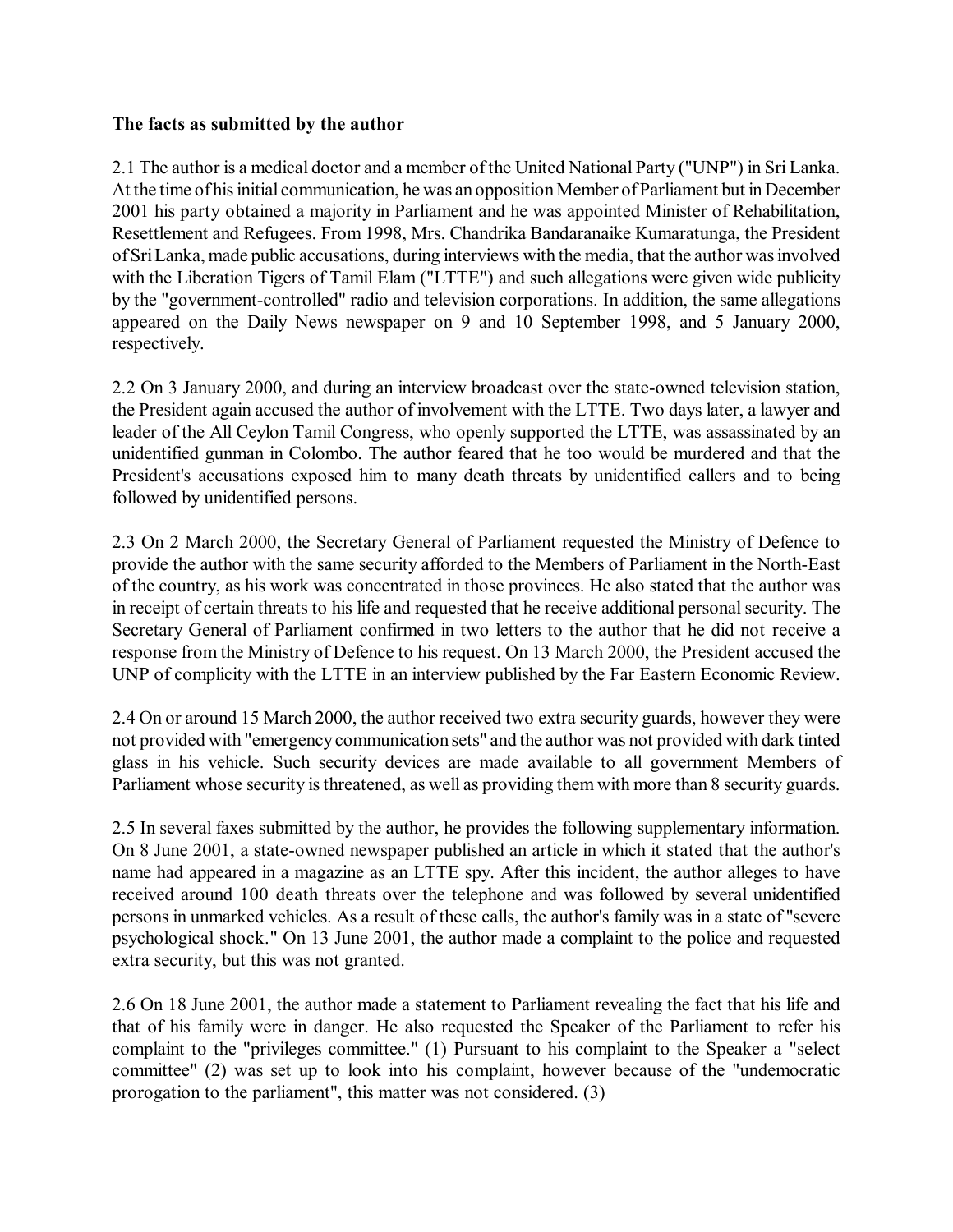2.7 In addition, the author made a complaint to the police against a Deputy Minister of the government who threatened to kill him. On 3 April 2001, the Attorney General instructed the "Director of Crimes of Police" to prosecute this Minister. However, on 21 June 2001, the Attorney General informed the Director of Crimes that he (the Attorney General) would have to re-examine this case again following representations made by the Deputy Minister's lawyer. The author believes that this is due to political pressure. On 19 June 2001, the author wrote to the Speaker of Parliament requesting him to advise the Secretary of the Ministry of Defence to provide him with additional security as previously requested by the Secretary General of Parliament.

2.8 On the following dates the President and the state-owned media made allegations about the author's involvement with the LTTE: 25 June 2001; 29 July 2001; 5 August 2001; 7 August 2001; and 12 August 2001. These allegations are said to have further endangered the author's life.

2.9 Furthermore, on 18 July 2001, the author alleges to have been followed by an unidentified gunman close to his constituency office. The author lodged a complaint with the police on the same day but no action was taken in this regard. On 31 August 2001, a live hand grenade was found at a junction near his residence. (4) During the parliamentary election campaign which ended on 5 December 2001, the author alleges that the President made similar remarks about the connection between the UNP and the LTTE.

# **Complaint**

3.1 The author complains that allegations made by the President of Sri Lanka on the state-owned media, about his alleged involvement with the LTTE, put his life at risk. He claims that such allegations are tantamount to harassment and resulted from his efforts to draw attention to human rights issues in Sri Lanka. He claims that he has no opportunity to sue the President as she is immune from suit.

3.2 The author claims that the State party did not protect his life by refusing to grant him sufficient security despite the fact that he was receiving death threats.

3.3 The author further claims that the State party failed to investigate any of the complaints he made to the police on the issue of the death threats received against him.

## **State party's submission on the admissibility and merits of the communication**

4.1 By letter of 6 September 2000, the State party made its submission on the admissibility of the communication and by letter of 3 July 2001, its submission on the merits. According to the State party, the author has not availed himself of any domestic remedies as required under article 2 of the Optional Protocol. It states that if the author believed that the President's allegations infringed his civil and political rights, there are domestic remedies available to him under the Constitution and the Penal Code of Sri Lanka, against the media, restraining it from publishing or broadcasting such information, or instituting proceedings against it. It also submits that, apart from the author's statement that the President is immune from suit, he has not claimed that he has no faith in the judicial system in Sri Lanka for the purposes of pursuing his rights and claiming relief in respect of the publication or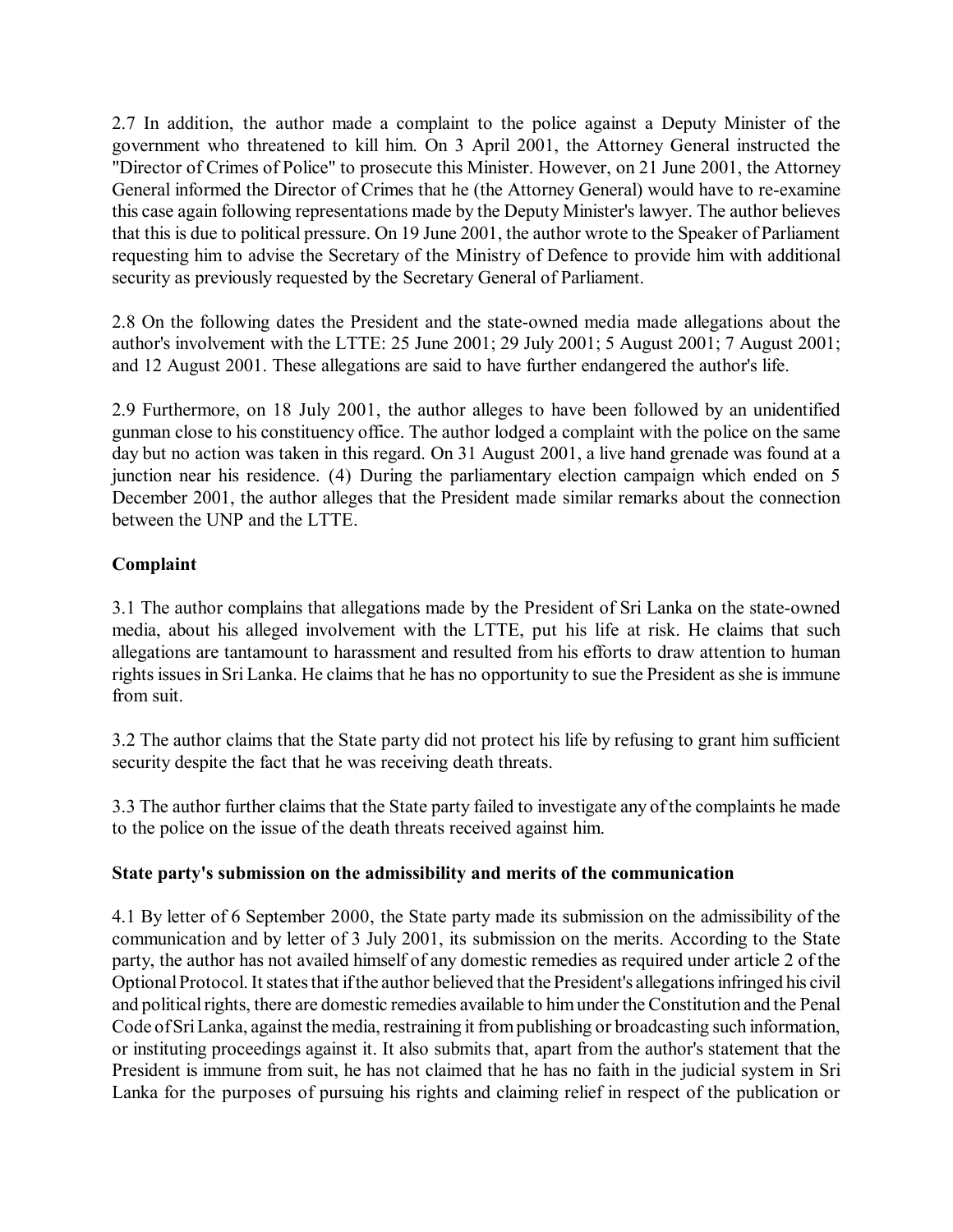broadcasting of the material.

4.2 The State party contests that the author has been receiving death threats from unidentified callers and has been followed by unidentified persons, as there is no mention of him making such complaints to the domestic authorities. In this context, it also states that the author's failure to report such threats is an important factor in assessing his credibility.

4.3 On the merits, the State party submits that as a Member of Parliament and a medical practitioner, the author led a very open life, participating in television programmes relating both to the political as well as the medical field. He actively took part in political debates both in the television and the print media, without any indication of restraint, which would normally have been shown by a person whose life is alleged to be "under serious threat." In this regard, the State party submits that in response to the allegations made by the President, the author issued a denial, which was given an equivalent amount of television, radio and press coverage in both the government and private sectors.

4.4 The State party also submits that the fact that the author made no complaint to the domestic authorities about receiving death threats and did not pursue available legal remedies against the media restraining them from publication of material considered to be prejudicial to him, indicates that the author is engaged in a political exercise in international fora, to bring discredit to the Government of Sri Lanka rather than vindicating any human right which has been violated. According to the State party, the fact that the author failed to refer to the violation of any particular right under the Covenant would also confirm the above hypothesis.

4.5 Furthermore, it is submitted that there is no link between the assassination of the leader of the All Ceylon Tamil Congress, who was a lawyer, and the President's allegations about the author. It states that the President did not refer to the leader of this party in the interview in question and states that he had been openly supporting the LTTE for a long period of time. According to the State party, there are many lawyers who appear for LTTE suspects in Sri Lankan courts but who have never been subjected to any form of harassment or threat, and there have been no complaints of such a nature to the authorities.

4.6 Finally, the State party submits that the President of Sri Lanka, as a citizen of this country, is entitled to express her views on matters of political importance, as any other person exercising the fundamental rights of freedom of expression and opinion.

## **Comments by the author**

5.1 On the issue of admissibility, the author submits that his complaint does not relate to the Sri Lankan press nor the Sri Lankan police but to the President's allegations about his involvement with the LTTE. He submits that the President herself should be accountable for the statements made against him by her. However, as the President has legal immunity no domestic remedy exists that can be exhausted. The author quotes from the Sri Lankan Constitution,

30-(1) "There shall be a President of the Republic of Sri Lanka who is the head of the State, the head of the executive and of the Government and the Commander-in-Chief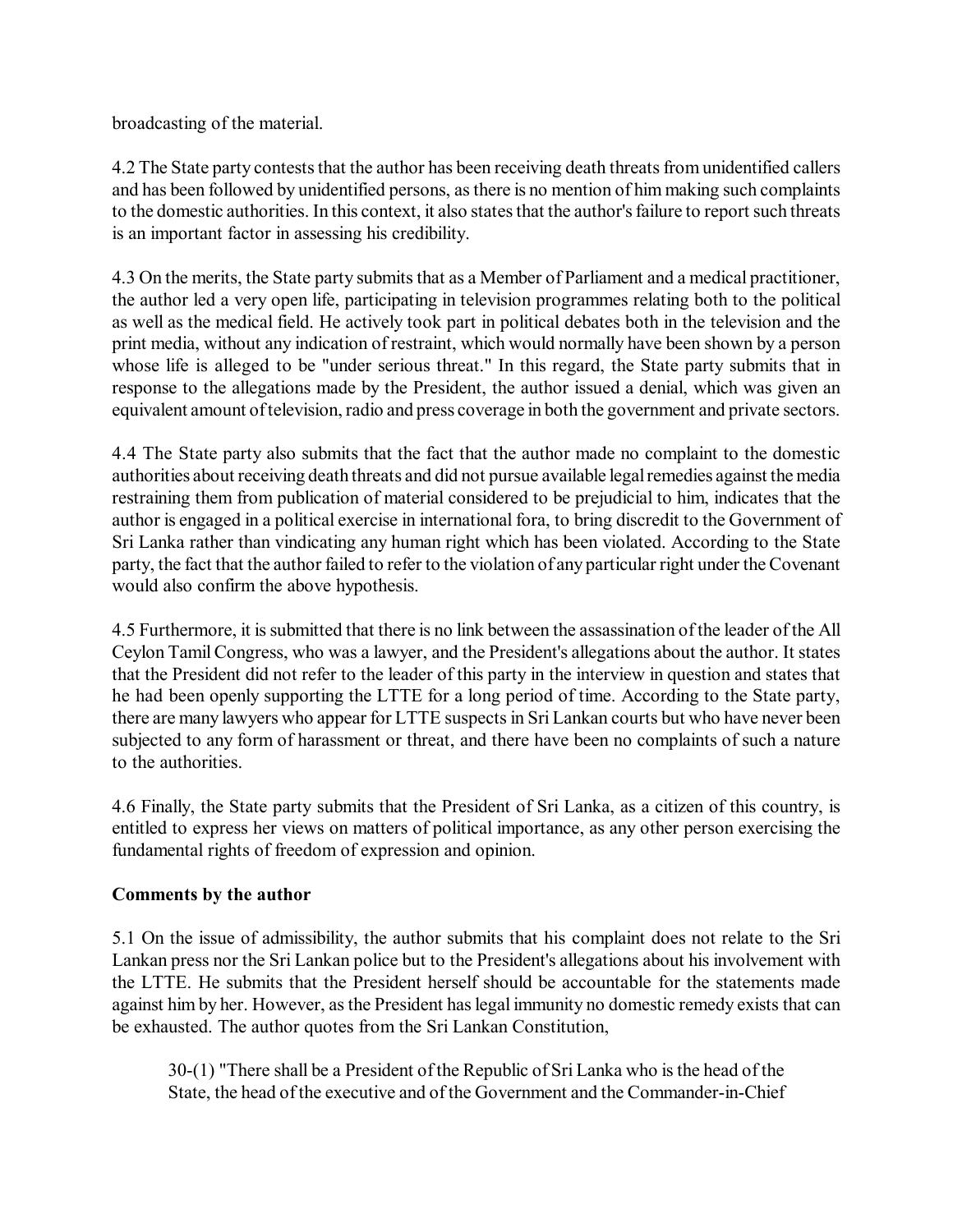of the Armed Forces.

35-(1) While any person holds office as President no proceedings shall be instituted or continued against him in any court or tribunal in respect of anything done or omitted to be done by him either in his official or private capacity."

5.2 With respect to the State party's submission that the author made no official complaint about the death threats and necessity for increased security, the author reiterates what attempts he made in this regard, stating that he made many complaints to the police and submits a copy of one such complaint, dated 11 January 2000.

5.3 The author adds that on 18 July 2001 the Speaker of the Parliament requested the Secretary of the Ministry of Defence to provide the author with increased security. Similarly, on 23 July 2001, the leader of the opposition also wrote to the Secretary with the same request. (5) In a letter, dated 27 July 2001, the Secretary informed the Leader of the Opposition that both of these letters were forwarded to the President for consideration. The author states that he does not expect to receive such increased security as the President is also the Commander-in-Chief of the Police and Armed Forces.

5.4 The author refers to observations by international organisations on this issue who referred to the allegations made by the President and requested her to take steps to protect the author's life, including the investigation of threats to his life. According to the author, the President did not respond to these request.

5.5 Finally, the author states that, the President did openly and publicly label the leader of the All Ceylon Tamil Congress a supporter of the LTTE but in any event he does not intend the Committee to investigate the circumstances of his death.

## **Issues and proceedings before the Committee**

# **Consideration of admissibility**

6.1 Before considering any claim contained in a communication, the Human Rights Committee must, in accordance with rule 87 of its Rules of Procedure, decide whether or not the complaint is admissible under the Optional Protocol to the Covenant.

6.2 The Committee has ascertained that the same matter is not being examined under another procedure of international investigation or settlement for the purposes of article 5, paragraph 2 (a) of the Optional Protocol.

6.3 The Committee notes the author's claim that his rights were violated, as he received death threats following allegations made by the President on his involvement with the LTTE, and his claim that he has no remedy against the President herself, as she is immune from suit. The State party insists that the author could have taken a legal action against the media which broadcast or published the President's allegations. While the State party does not contest that, due to her immunity, the President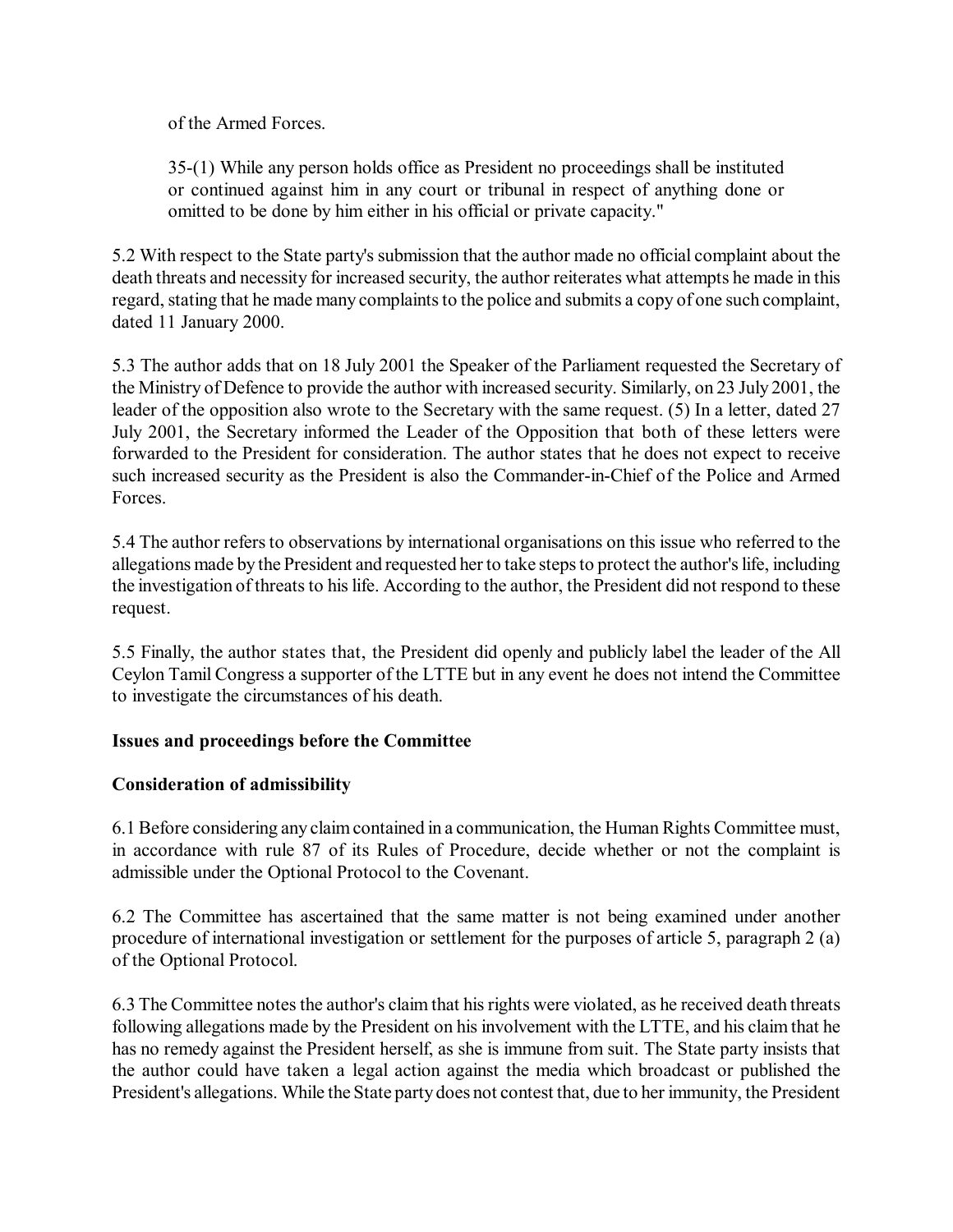could not have been the subject of a legal action, it doesn't indicate whether the author had any effective remedies to obtain reparation for the eventual harm to his personnel security which the President's allegations may have caused. For these reasons the Committee finds that the author has exhausted domestic remedies, and this part of the communication is admissible. The Committee notes that this claim may raise issues under article 9, paragraph 1, of the Covenant.

6.4 In relation to the issue of the State party's failure to investigate his claims of death threats, the Committee notes the State party's argument that the author did not exhaust domestic remedies as he failed to report these complaints to the appropriate domestic authorities. From the information provided, the Committee observes that the author made at least two complaints to the police. For this reason, and because the State party has not explained what other measures the author could have taken to seek domestic redress, the Committee is of the view that the author has exhausted domestic remedies in this regard. The Committee notes that this claim may raise issues under article 9, paragraph 1, of the Covenant. The Committee finds no other reason to question the admissibility of this aspect of the communication.

6.5 In relation to the issue of the State party's failure to protect the author by granting him increased security the Committee notes the author's argument that the level of security afforded to him was inadequate and not at the level afforded to other Members of Parliament, in particular to Members of Parliament working in the North-East of the country. The Committee notes, that although the State party did not specifically respond on this issue, the author does affirm that he received "two extra security guards" but provides no further elaboration on the exact level of security afforded to him as against other Members of Parliament. The Committee, therefore, finds that the author has failed to substantiate this claim for the purposes of admissibility.

6.6 The Committee therefore decides that the parts of the communication which relate to the claim in respect of the President's allegations against the author, and the State party's failure to investigate the death threats against the author are admissible.

## **Consideration of the merits**

7.1 The Human Rights Committee has considered the present communication in the light of all the information made available to it by the parties, as provided in article 5, paragraph 1, of the Optional Protocol.

7.2 In respect of the author's claim that the allegations made publicly by the President of Sri Lanka put his life at risk, the Committee notes that the State party has not contested the fact that these statements were in fact made. It does contest that the author was the recipient of death threats subsequent to the President's allegations but, on the basis of the detailed information provided by the author, the Committee is of the view that due weight must be given to the author's allegations that such threats were received after the statements and the author feared for his life. For these reasons, and because the statements in question were made by the Head of State acting under immunity enacted by the State party, the Committee takes the view that the State party is responsible for a violation of the author's right to security of person under article 9, paragraph 1, of the Covenant.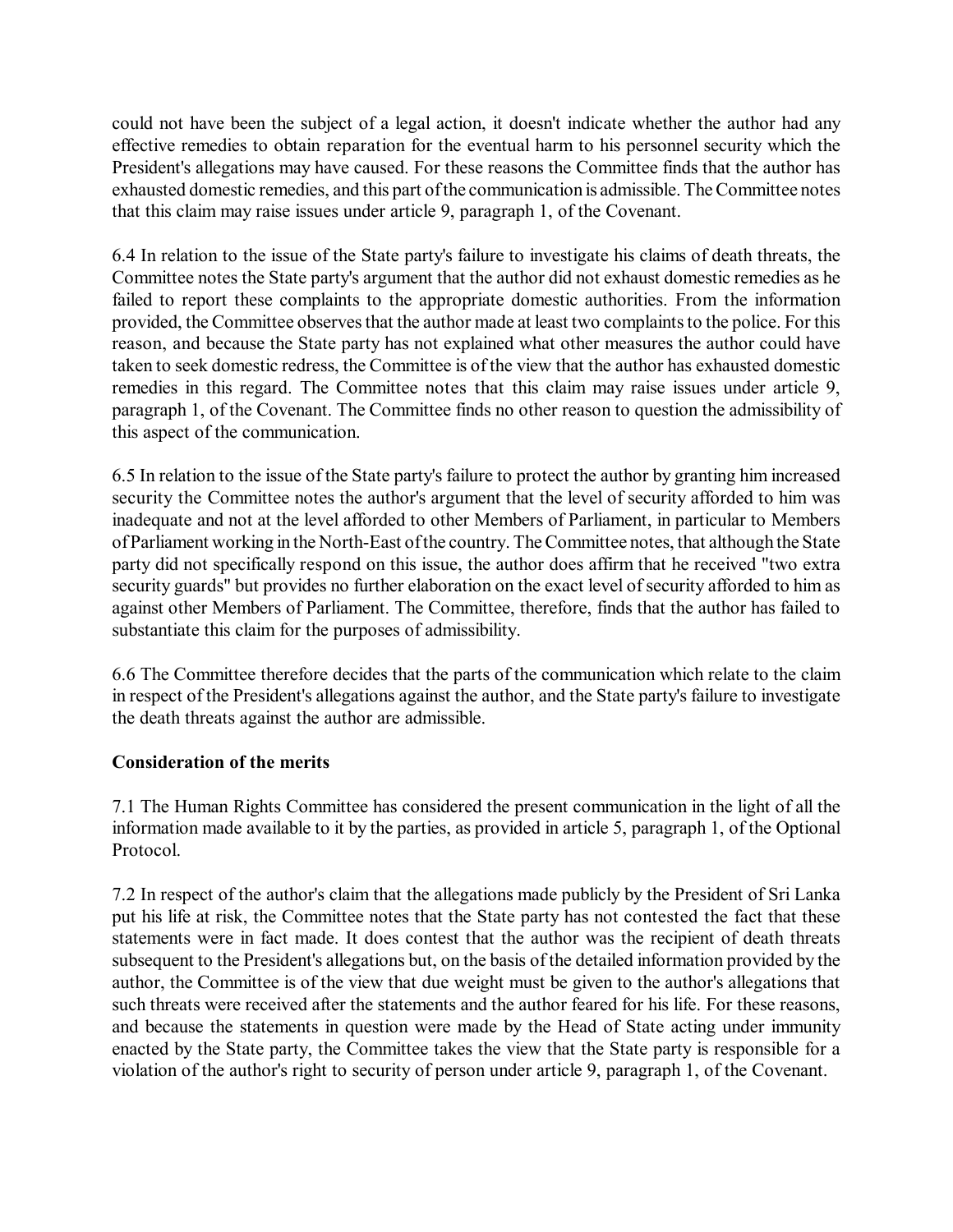7.3 With regard to the author's claim that the State party violated his rights under the Covenant by failing to investigate the complaints made by the author to the police in respect of death threats he had received, the Committee notes the State party's contention that the author did not receive any death threats and that no complaints or reports of such threats were received. However, the State party has not provided any specific arguments or materials to refute the author's detailed account of at least two complaints made by him to the police. In the circumstances, the Committee concludes that the failure of the State party to investigate these threats to the life of the author violated his right to security of person under article 9, paragraph 1, of the Covenant.

8. The Human Rights Committee, acting under article 5, paragraph 4, of the Optional Protocol to the International Covenant on Civil and Political Rights, is of the view that the facts as found by the Committee reveal a violation by Sri Lanka of article 9, paragraph 1, of the Covenant.

9. Pursuant to article 2, paragraph 3(a), of the Covenant, the Committee concludes that the author is entitled to an appropriate remedy.

10. Bearing in mind that, by becoming a State party to the Optional Protocol, the State party has recognised the competence of the Committee to determine whether there has been a violation of the Covenant or not and that, pursuant to article 2 of the Covenant, the State party has undertaken to ensure to all individuals within its territory and subject to its jurisdiction the rights recognised in the Covenant and to provide an effective and enforceable remedy in case a violation has been established, the Committee wishes to receive from the State party, within 90 days, information about the measures taken to give effect to its Views. The State party is also requested to publish the Committee's Views.

The text of a partially dissenting opinion co-signed by Committee members Mr. Nisuke Ando, Mr. Prafullachandra Bhagwati, Mr. Eckart Klein, Mr. David Kretzmer, Mr. Rajsoomer Lallah, and Mr. Maxwell Yalden is appended to the present document.

[Done in English, French and Spanish, the English text being the original version. Subsequently to be issued also in Arabic, Chinese and Russian as part of the Committee's annual report to the General Assembly.]

# **Notes**

 $\frac{1}{2}$ 

1. No further information is provided on this committee.

<sup>\*\*</sup> The following members of the Committee participated in the examination of the present communication: Mr. Abdelfattah Amor, Mr. Nisuke Ando, Mr. Prafullachandra Natwarlal Bhagwati, Ms. Christine Chanet, Mr. Maurice Glèlè Ahanhanzo, Mr. Louis Henkin, Mr. Ahmed Tawfik Khalil, Mr. Eckart Klein, Mr. David Kretzmer, Mr. Rajsoomer Lallah, Mr. Rafael Rivas Posada, Mr. Martin Scheinin, Mr. Ivan Shearer, Mr. Hipólito Solari Yrigoyen, Mr. Patrick Vella and Mr. Maxwell Yalden.